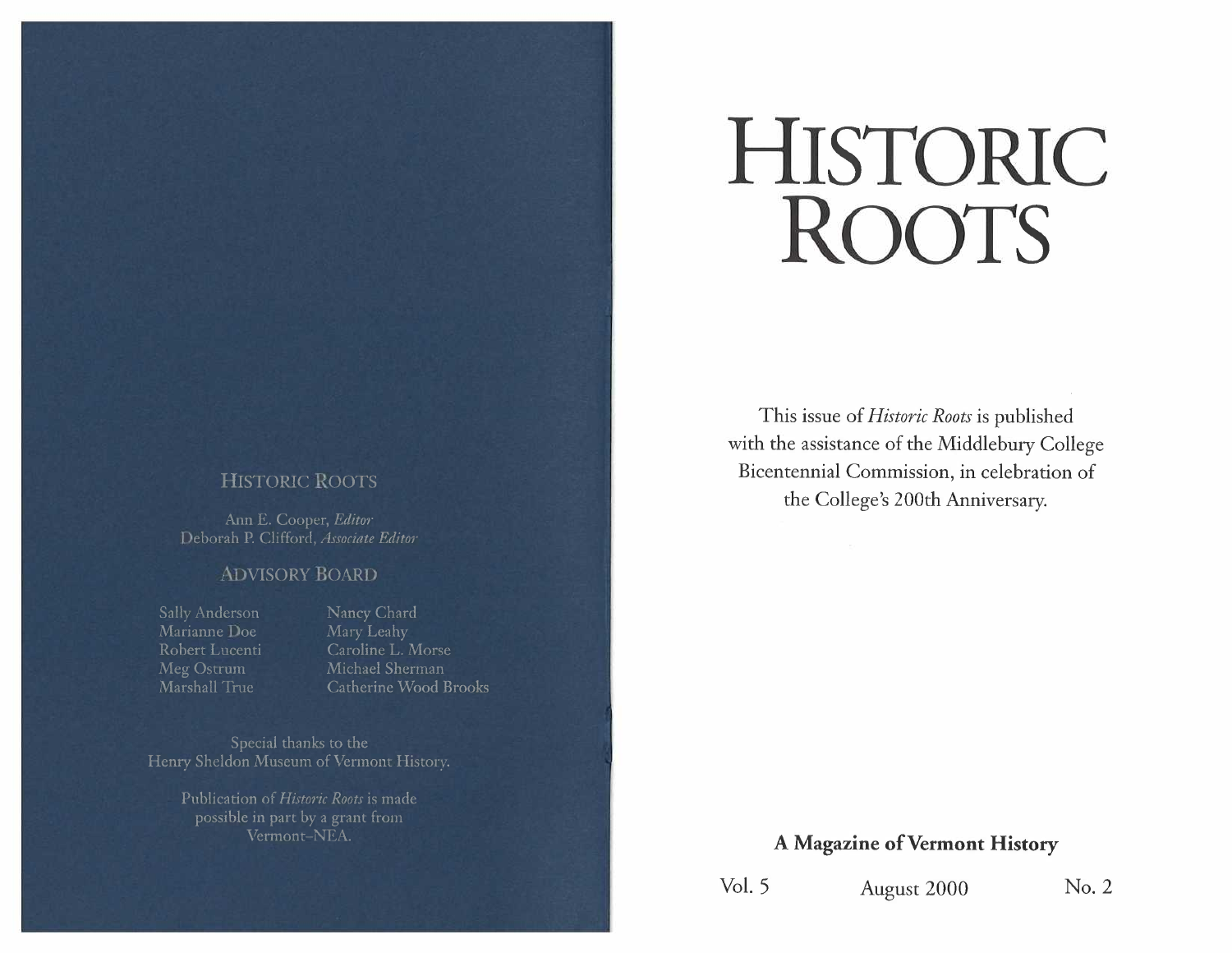# **GAMALIEL PAINTER, MIDDLEBURY'S TOWN FATHER**

# By DEBORAH P. CLIFFORD

No one in Salisbury, Connecticut in the 1760s would have predicted that Gamaliel Painter would some day be a powerful and respected leader of a wealthy New England town. This young man spoke little and had little education. He seemed to possess no real leadership qualities. What he wanted was to become a farmer, like his father.

In 1767, one of Painter's good friends, John Chipman, bought land in the newly-chartered town of Middlebury, Vermont. No one else had settled in Middlebury yet, but he hoped Painter would some day move there with him.

Gamaliel Painter was married to John's sister Abigail, and it was she who persuaded him to move. In 1773, the Painters and their two sons traveled north with the Chipmans to start a new life. Soon more settlers joined them, near the banks of Otter Creek.

To protect his right to the land he had bought, Painter, with others, joined Ethan Allen and the Green Mountain Boys in what became a struggle for Vermont's independence from New York.

 $\odot$ 

Painter was caught up as well in the American colonies' fight for independence from Great Britain. During the Revolutionary War, he moved his family back to Connecticut. Then he served as a master carpenter in the Continental Army.

At the war's end, in 1783, Painter returned to Middlebury. The British had destroyed



*Gamaliel Painter.*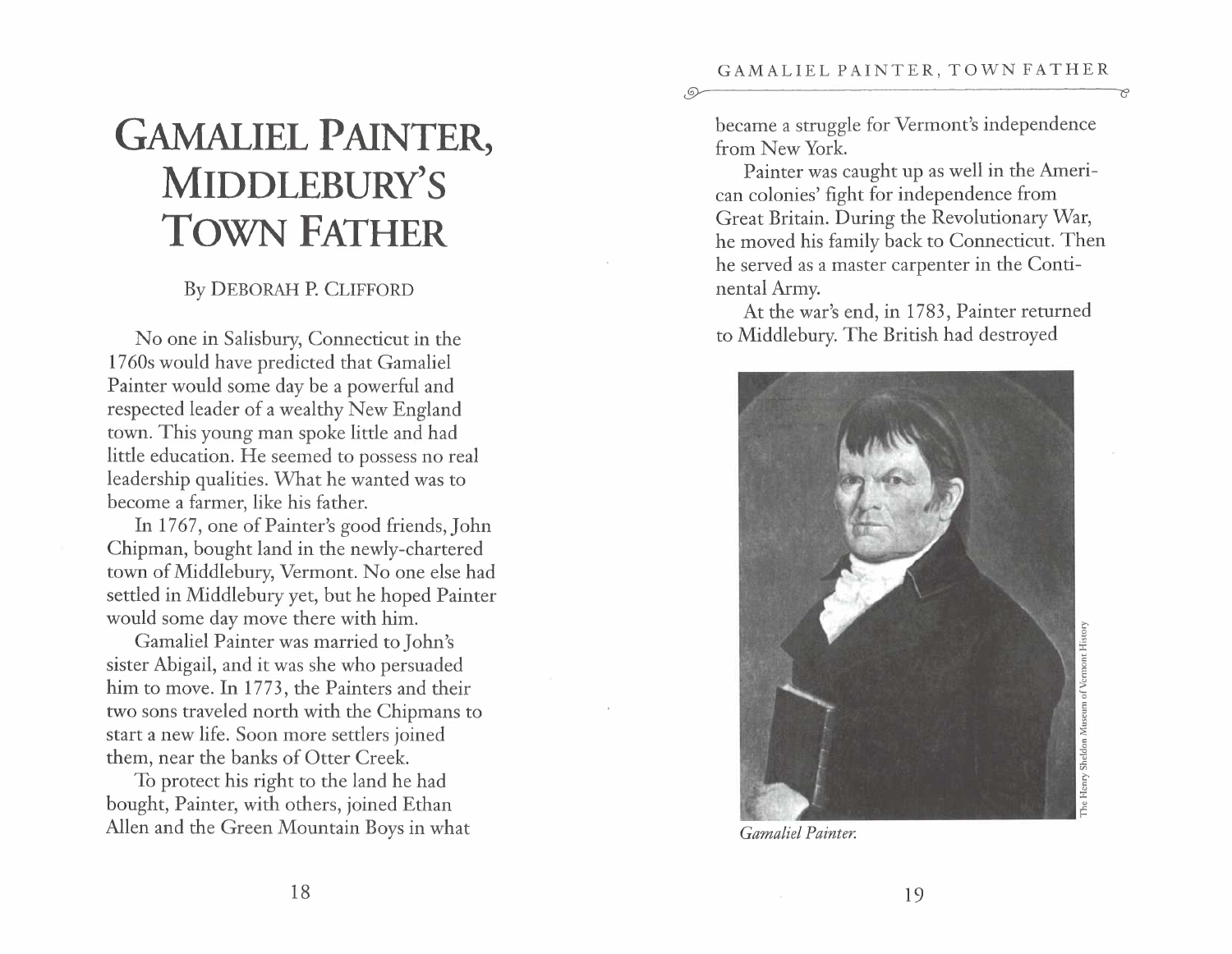#### GAMALIEL PAINTER, TOWN FATHER



*Gamaliel Painter moved into this house in the town of Middlebury in 1787. The photograph was taken around 1900. You can see the marble works in the background.* 

nearly everything, including his own house and barn. He spent a year rebuilding and helping his neighbors. Then Abigail and their two sons rejoined him.

By this time, there was a stream of new settlers. Painter earned their respect through his willingness to help, his common sense, and his blunt, fatherly manner.

Middlebury, in the mid-1780s, had no town center. Most of the houses were scattered along the Otter Creek, near the border with Salisbury. There were no stores, no churches, and no taverns. There was no place where people could get together to shop, or eat, or talk.

In the late 18th century, most towns of any

importance were centered near a waterfall. Waterfalls powered mills and factories, and towns grew up around them. Painter realized that Middlebury's future depended on using the power of the Otter Creek falls, downstream from where most settlement was located. And he hoped to develop the town center there as well.

In 1785, he bought a 50-acre lot on the eastern side of the falls and began building mills. He sold parcels of land to others willing to build the mills and factories, stores and taverns that would attract people and businesses to town. He also sold small lots to doctors and lawyers and others, who would provide needed services to Middlebury residents. He himself moved to into town in 1787.

In 1786 Painter became the county sheriff. The next year, he was appointed judge of



*This picture of the mills and the Otter Creek falls was painted around 1810.*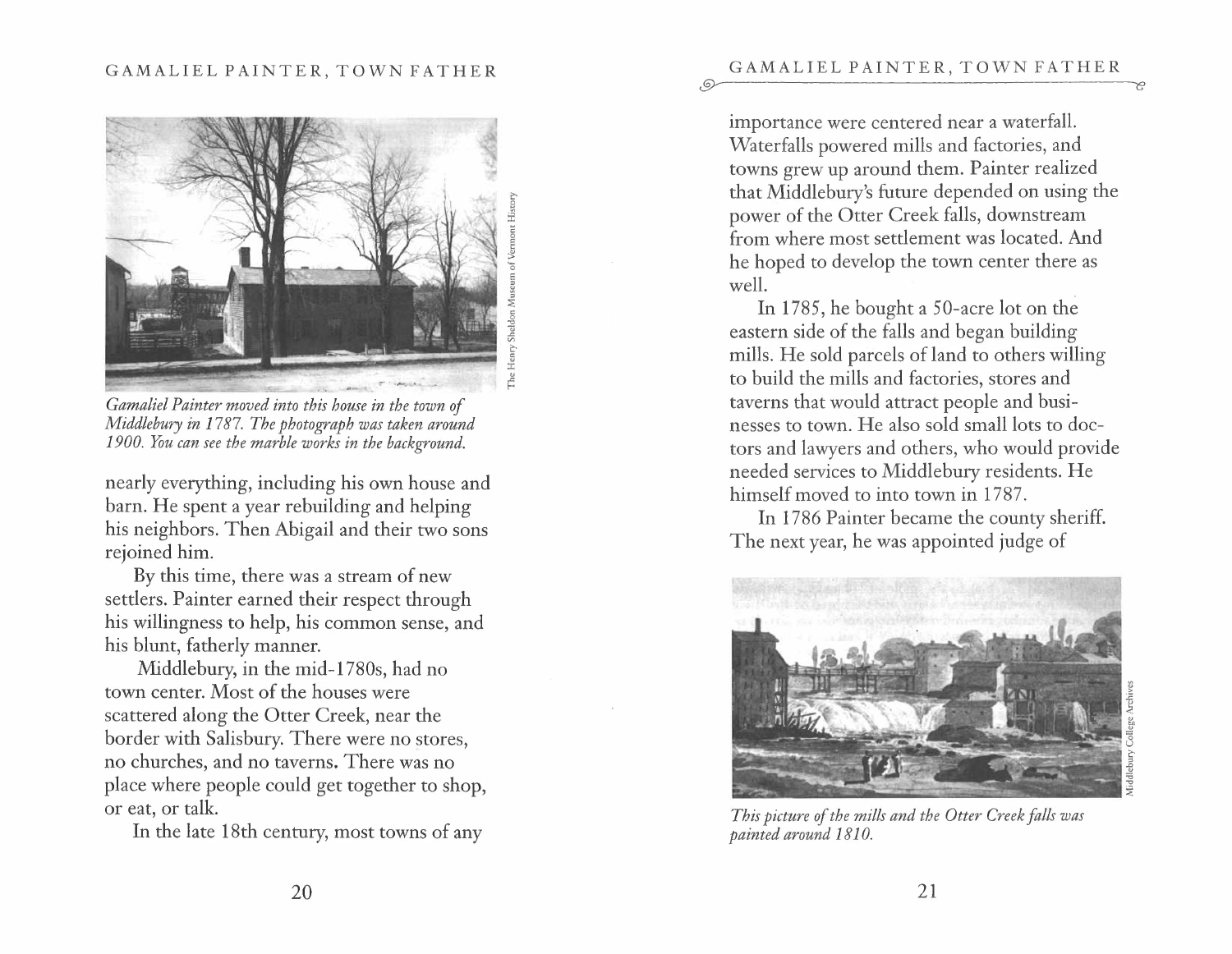#### GAMALIEL PAINTER, TOWN FATHER



*The town of Middlebury in 1800, showing the Grammar School and courthouse. The land inside the dotted lines belonged to Gamaliel Painter.* 

Addison County. By 1788, the village near the falls was growing. In April 1793, Jabez Rogers, the owner of the first store in town, wrote that he had "counted every building of Middlebury Falls and found the number to be 62." 1

By 1794, "Painter's Mills," as that part of town was also called, had become the largest "central place" in Addison County. But Painter

#### GAMALIEL PAINTER, TOWN FATHER



Henry:

*Gameliel Painter completed this beautiful house in 1802. Middlebury College later restored it. It now houses the offices of nonprofit organizations.* 

knew that Middlebury still needed three things to make it the town he dreamed of: a church, a courthouse, and a first-rate school system.

The courthouse came first. Back in 1790, Painter had given a parcel of land for a courthouse to the county. This gift had helped persuade the state legislature to make Middlebury the shiretown of Addison County. A jail was built in 1794, and the courthouse, begun in 1796, was finished in 1798. Eight years later, the Community Congregational Church was built nearby on a hill above the town green. Painter donated the land for it as well.

Painter valued education a great deal, even though he was a man of little schooling himself. And it is his contribution in this field that is perhaps most important.

<sup>&#</sup>x27;Daniel Foot owned land and built mills on the western side of Otter Creek, which was then part of the town of Cornwall. The competition between Foot and Painter encouraged industrial development on both banks of the river. In 1796, Painter realized his dream of joining the two banks. Middlebury annexed the northeast corner of Cornwall, and the industrial center doubled in size.